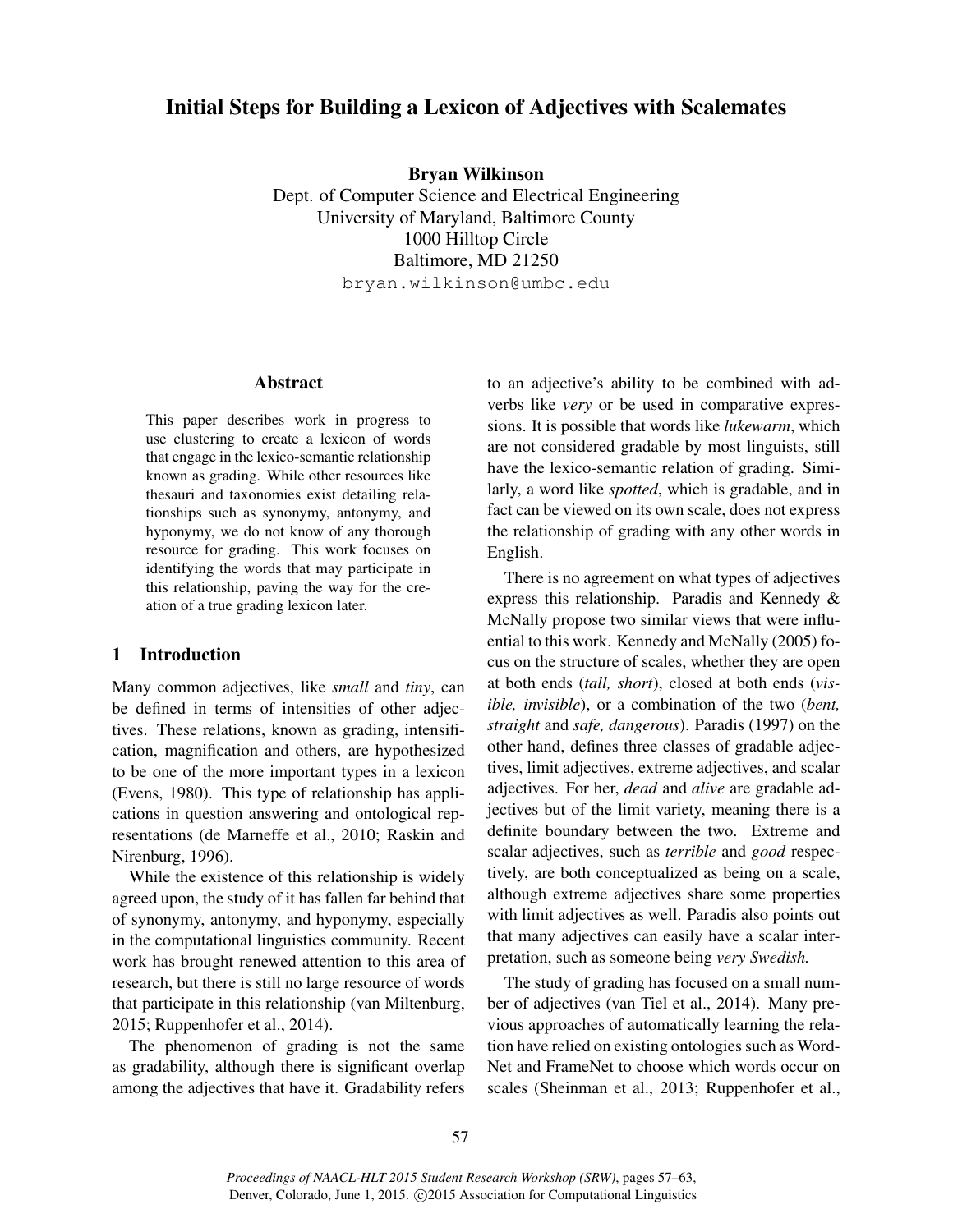2014). The issues with using ontologies like these as starting points are pointed out by Van Miltenburg (2015). He notes that words like *difficult* and *impossible* are not grouped together and that limiting scales to WordNet networks prevents ad-hoc scales as introduced by Hirschenberg (1985) from being studied. To this we can add our own observation that many times an ontology can be too broad, including *puffy*, *rangy*, and *large-mouthed* under *size* alongside expected senses of *big*, *small*, and others. Westney investigated what might be necessary for a word to be on a scale while recent work in cognitive science has focused on the acquisition of scalar implicatures in children (Westney, 1986; Verbuk, 2007).

We demonstrate work in progress to cluster adjectives into those that participate in grading and those that do not. While our metrics do not currently match the supervised solution of (Hatzivassiloglou and Wiebe, 2000), the lack of large amounts of training data encourages us to continue to pursue the unsupervised approach. Clustering the adjectives is a critical first step to support further research into semantic intensities of adjectives, which is outlined in section 2.

## 1.1 Adverb Types

As shown above, adverbs can play a large role in the study of adjectives. Many types of adverbs have been recognized in the literature, with many studies being derived from the classification of Quirk (1985). Many of these studies have been done with an emphasis on adverbs' interactions with verbs. Moryzcki (2008) has noted that at least the subject oriented class (*deliberately, purposely, willfully, etc.*) and what he terms "remarkably adverbs" (*astoundingly, disappointingly, remarkably, etc.*) occur with adjectives as well.

The group of adverbs that have received the most attention in regards to their combinations with adjectives has been degree adverbs. In addition to Kennedy and McNally's use of co-occurrence with degree adverbs to arrive at the scale structures mentioned earlier, Paradis (1997) performed detailed research on this class of adverbs. She found that certain adverbs combine only with certain types of gradable adjectives. Adverbs she terms scalar modifiers (*fairly, slightly, very, etc.*) combine only with scalar adjectives while maximizer adverbs like *ab-*

|       | rather   | pretty   |
|-------|----------|----------|
| high  | 175929.0 | 42533.0  |
| long  | 141152.0 | 31229.0  |
| low   | 161944.0 | 22953.0  |
| odd   | 55147.0  | 3424.0   |
| short | 119977.0 | 8251.0   |
| bad   | 30308.0  | 127592.0 |
| funny | 13350.0  | 19563.0  |
| good  | 79737.0  | 817421.0 |
| hard  | 87502.0  | 110704.0 |
| tough | 9620.0   | 37633.0  |

Table 1: Co-occurrence matrix from Google syntactic ngrams corpus

*solutely* combine with extreme adjectives.

This type of pattern of co-occurrence has not only been observed between the classes of adjectives and adverbs but also within them. Desaguilier (2014) showed that *rather* combined more often with words like *long* and *high* while *pretty* combined more often with words like *good* and *stupid*, yet both are considered not only scalar modifiers, but a subtype known as moderators according to (Paradis, 1997). This effect can be seen in the co-occurrence matrix shown in Table 1.

# 2 Related Work

While this is the first attempt we know of to create a general lexicon of adjectives that participate in grading, several related studies have occurred. We first discuss work on defining gradable and non-gradable adjectives and then discuss several recent works on automatically ordering adjectives.

Using the intuition that gradability is a good indicator of subjectivity Hatzivassiloglou and Wiebe (2000) use the co-occurrence of adjectives with adverbs as well as a word's ability to be inflected for gradability in a classification task. They classified all adjectives that occurred more than 300 times in the 1987 WSJ corpus as gradable or non-gradable, for a total of 496 adjectives. When counting the cooccurrence with adverbs, they used only two features, the number of times an adjective occurred with any of the degree modifiers from a manually created list of 73, and the number of times it occurred with any other type of adverb. The classifier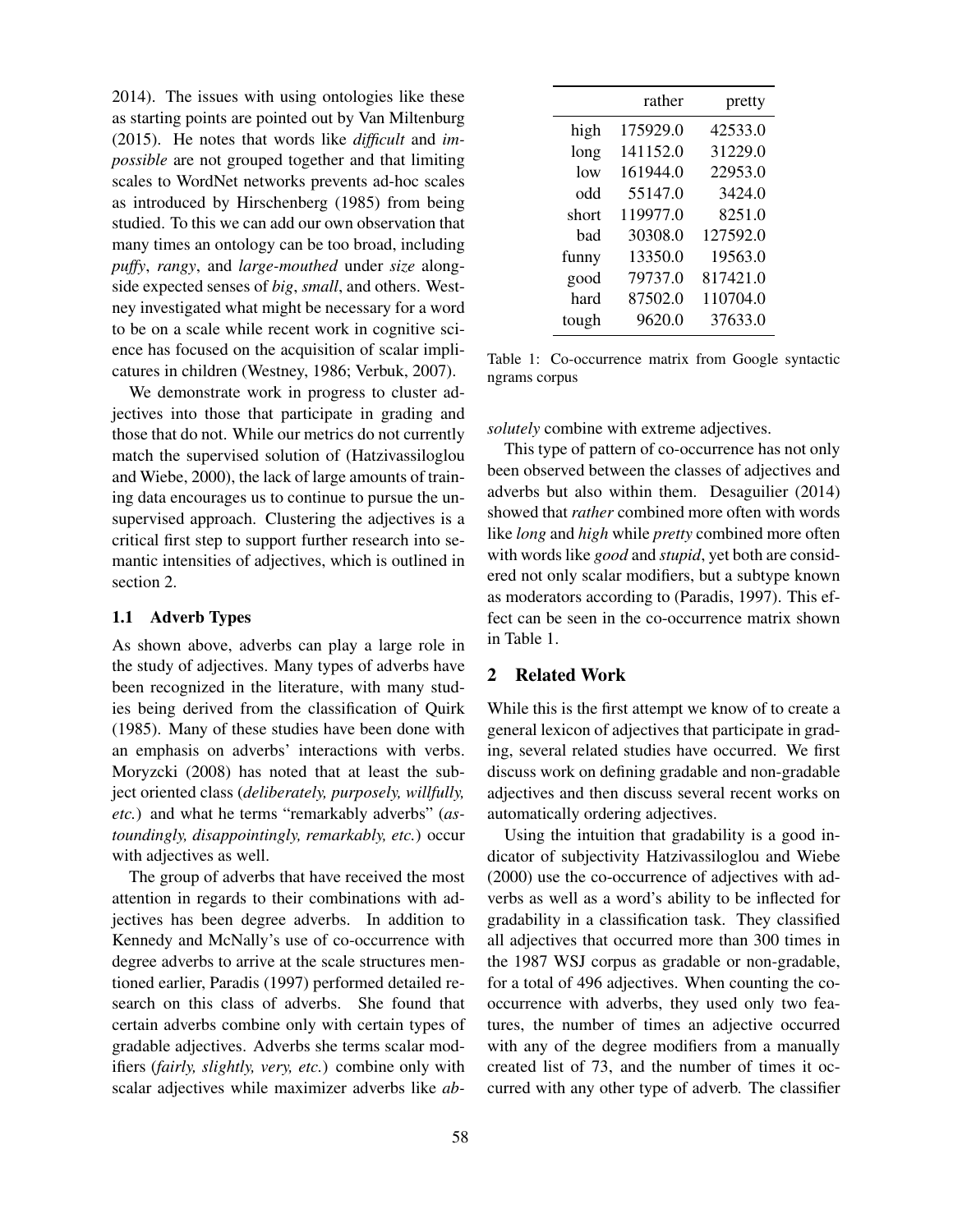was trained on 100 randomly selected subsets of 300 adjectives and tested on randomly selected subsets of 100 adjectives.

Since Hatzivassiloglou and Wiebe was published, a great number of corpora have been produced. One issue we now face is that the class of degree adverbs is generally agreed to be a closed class in English, while other adverbs are not. This means we can reasonably expect the number of non-modifier adverbs would dominate the other features in an unsupervised situation. Additionally, while the degree adverb class is considered closed, we have not found a comprehensive list of all of them, leading to further reservations about simply counting adverbs as degree modifying and non degree modifying based on a list.

Several works have looked at automatically ordering a group of adjectives by intensity given that they occur on the same scale. Van Miltenburg (van Miltenburg, 2015) uses patterns to find scalemates from a large corpus. He is particularly interested in pairs of words for use in reasoning about scalar implicatures. The candidate pairs generated by the patterns are then validated by using various similarity measures, such as LSA or being under the same attribute in WordNet. This pattern based approach has also been taken by Sheinman (Sheinman et al., 2013), although she starts out with the words on a scale from WordNet and uses the patterns to order the words. As pointed out by (Ruppenhofer et al., 2014), pattern based approaches do not have wide applicability, a fact backed up by the results of van Miltenburg. Out of 32470 pairs identified, only 121 occur in 4 or more of the 6 patterns used.

Ruppenhoffer (2014) has also investigated the automatic ordering of adjectives on a scale. Using adjectives taken from FrameNet, they compare the occurrence of adjectives with 3 "end-of-scale" modifiers and 3 "normal" modifiers, using (Kennedy and McNally, 2005) as a guide. They achieve good correlations to human standards on the 4 scales they chose to investigate using this method, though it should be noted that once these co-occurrence metrics were computed, the scale was constructed manually.

Shivade, et al. (2015) use a combination of clustering and patterns in their approach to ordering not only adjectives, but adverbs as well. To determine scale membership, they cluster 256 adjectives known to occur on scales by their co-occurrence with nouns. They then match patterns of parse trees rather than at string level to derive features for ordering. The order is computed using Mixed Linear Integer Programming as done in (de Melo and Bansal, 2013). Our contribution can be seen as a precursor to their pipeline, providing a list of adjectives that are known to participate in grading to the clustering algorithm.

### 3 Methodology

While the group of gradable adjectives and those that participate in grading do not entirely overlap, it is a good starting point to build a lexicon of graded adjectives. There are rare cases, like *lukewarm*, but it is not believed there are many other words that would be missed by this assumption.

For a given set of adjectives that we wish to derive a lexicon from, we first build a co-occurrence matrix using the Google syntactic ngrams to select adverbs that are dependent on adjectives (Goldberg and Orwant, 2013). We used the arc relations in this dataset that represent a direct dependency between two words. The adverbs were required to participate in the advmod dependency with the adjective. To ensure a wide representation of adverbs, we use the degree modifiers discussed by Paradis (1997), the remarkably adverbs discussed by Moryzcki (2008), the subject oriented adverbs discussed by Moryzcki and enumerated by Quirk (1985), and the viewpoint and time adverbs from Quirk as our features. This gives us a total of 84 features, which we call the Manual feature set in Table 2. We also produce a variation of the feature set with only five features, where the adjectives are grouped together by type as defined above, denoted by Manual Collapsed in Table 2. A third feature set we investigated was the 1000 most frequent adverbs in the corpus, regardless of their occurrence with adjectives, denoted by Top 1000 Advs.

The matrix is weighted with PPMI as implemented in DISSECT (Dinu et al., 2013). We then run k-means $(k=2)$  clustering to split the adjectives into a group of gradable adjectives and a group of non-gradable adjectives.

As previously discussed, being gradable does not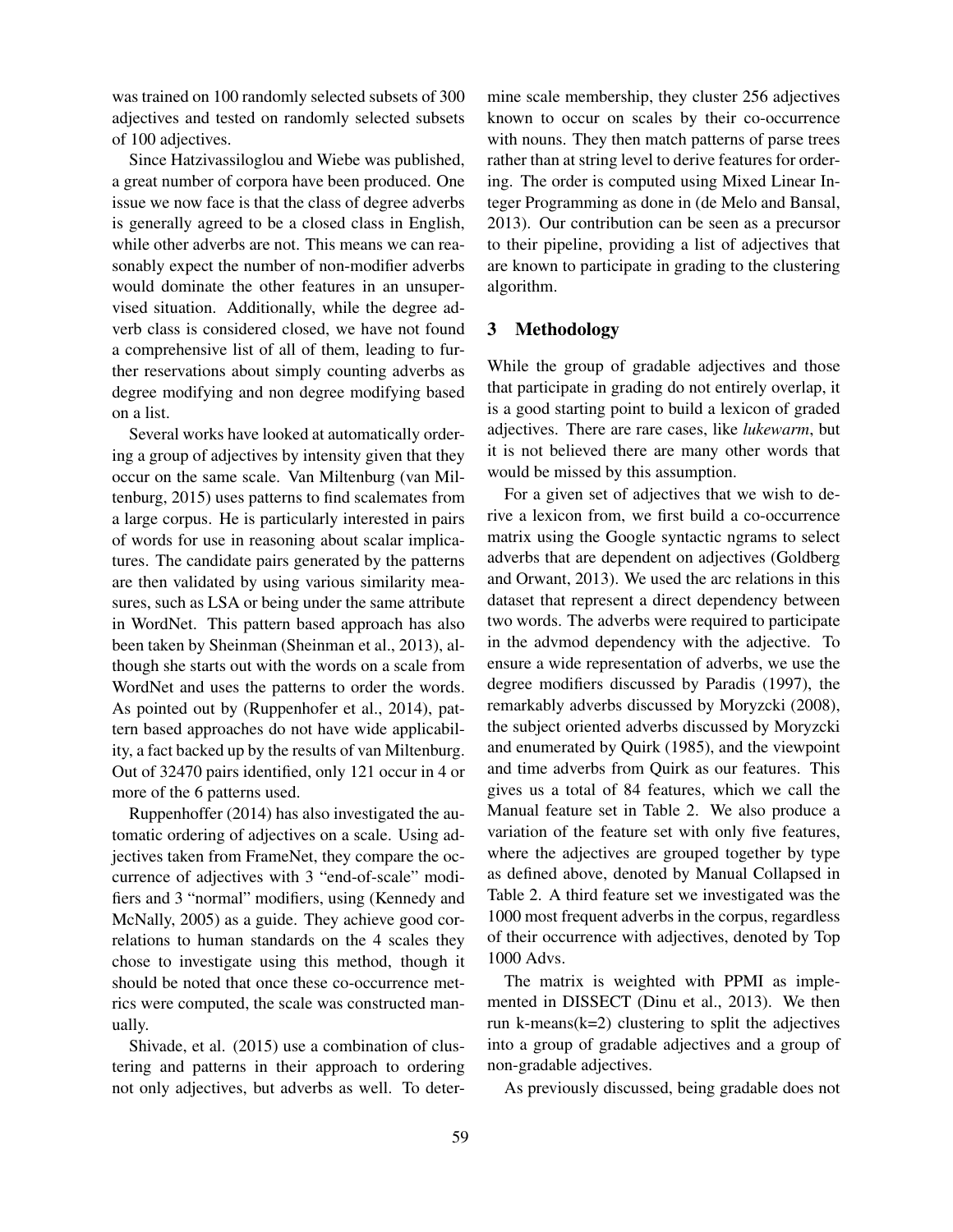guarantee an adjective participates in the grading lexico-semantic relation. As an approximation of finding only adjectives that occur on the same scale as others, we run anomaly detection on the adjectives which were clustered into the gradable group. We used local outlier factor (LOF) due to its ability to find anomalies locally, rather than on a global scale, better approximating adjectives without scalemates (Breunig et al., 2000).

## 4 Evaluation

As Hatzivassiloglou and Wiebe did, we use the Collins COBUILD Dictionary for our evaluation (Sinclair et al., 1987). The dictionary classifies adjectives as either classifying or qualitative which correspond approximately to non-gradable and gradable. The distinction here is the narrow sense of gradable, meaning the adjectives can be modified by only scalar modifiers, not maximizers or approximators. This is the best resource we know of at this time however, and it allows comparisons to earlier work. We follow Hatzivassiloglou and Wiebe in removing adjectives from the dataset that we could not reliably label as classifying or qualitative when different senses had conflicting labels.

We ran the clustering and anomaly detection on the 500 and 1000 most common adjectives in the Google syntactic ngrams corpus, removing any that were not labeled as an adjective by COBUILD. This gives of datasets of length 427 (237 gradable and 190 non-gradable) and 838 (461 gradable and 377 non-gradable) respectively. Due to many of the words having conflicting senses, we ran another dataset consisting of only the words for which all senses unanimously chose the same classification.

The results of evaluating the clustering can be seen in Table 2. The data set that should be compared to (Hatzivassiloglou and Wiebe, 2000) who report a precision of .9355, recall of .8224, and accuracy of .8797, is the 500 most frequent adjectives. While we don't achieve as high a precision, our recall is much higher. Partial reasons for this could be that using COBUILD is a flawed choice, as it assigns words like *far* to the classifying class of adjectives in all senses, even though it can be inflected as *farther* and *farthest*. The words that were labeled by COBUILD as non-gradable but clustered as

*able above absolute actual additional alive available average based central chief chronic comprehensive constant contemporary continuous corresponding criminal current dead dear double east entire equivalent eternal everyday extreme facial far fatal fellow few fewer free front fundamental future gay giant global horizontal identical illegal induced inevitable intermediate known lateral left like logical natural neutral objective occasional ongoing operational overall parallel particular past positive possible potential present previous principal proper pure ready real related responsible right same separate silent single solid special specific subject subsequent sufficient temporary top total traditional ultimate unable unique universal unknown up usual various vertical very whole*

Figure 1: Words labeled by COBUILD as non-gradable, but clustered with gradable words in our data

gradable by our method from the 500 words dataset using the 1000 most frequent adverbs are shown in figure 1. While some of the words are true errors, words like *dead* and *alive* are commonly discussed in linguistic literature, with many considering them gradable (Kennedy and McNally, 2005). Other words that were misclustered can easily be placed on a scale, such as *silent* or *everyday*. Ultimately we are using a broader definition of gradable than COBUILD. Additionally it is more likely for a word not traditionally viewed as gradable to appear in gradable context rather than vice-versa. This leads to a high recall due to the fact that the gradable adjectives rarely appear in non-gradable contexts.

The most interesting outcome is that the use of manual features does not provide an advantage. This is promising for future work, especially for applications in other languages. Constructing manual features requires the existence of detailed descriptive grammars for the language in question.

Testing against only the words that were assigned one label in the dictionary performed the worst under all conditions. This may be because the distribution of these terms is heavily skewed towards the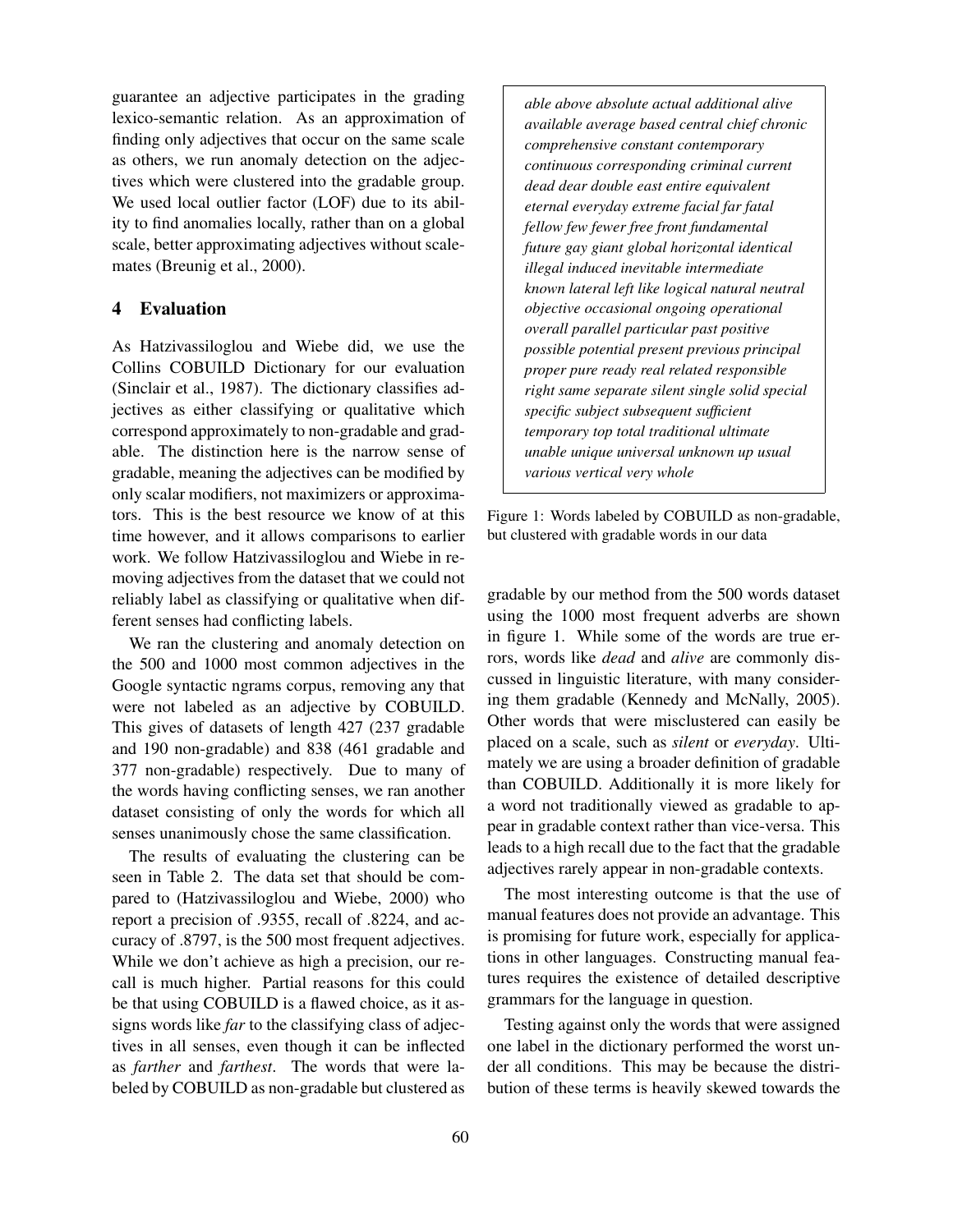| Data Set                           | <b>Feature Set</b>     | Precision | Recall | $F_1$ | Accuracy |
|------------------------------------|------------------------|-----------|--------|-------|----------|
| 1000                               | Manual                 | .7061     | .9696  | .8171 | .7613    |
|                                    | Manual Collapsed       | .7154     | .9652  | .8217 | .7697    |
|                                    | Top 1000 Advs          | .6931     | .9848  | .8136 | .7517    |
| 500                                | Manual                 | .7030     | .9789  | .8183 | 7587     |
|                                    | Manual Collapsed       | .7285     | .8945  | .8030 | .7564    |
|                                    | Top 1000 Advs          | .7005     | .9873  | .8196 | .7587    |
| Unanimous                          | Manual                 | .6493     | .9765  | .78   | .7417    |
|                                    | Manual Collapsed       | .6445     | .9843  | .7789 | .7380    |
|                                    | Top 1000 Advs          | .6791     | .9921  | .8063 | .7765    |
| (Hatzivassiloglou and Wiebe, 2000) | <b>Custom Features</b> | .9355     | .8224  | .8753 | .8797    |

Table 2: Evaluation against COBUILD classifications

less frequent words of the top 1000, rather than any effect from the classification itself.

One group of words that is reliably identified as not having any scalemates are demonyms like *American* and *Swedish*. As another heuristic on our algorithm, we use the list of denonymic names from Wikipedia  $<sup>1</sup>$ . We found that 100% of these were cor-</sup> rectly excluded from the final list for all feature sets.

While we have no evaluation for the effectiveness of the anomaly detection, the words with the 10 highest LOF are shown in Table 3. Of these, *able* and *logical* are identified by COBUILD as classifying adjectives. If we assume that the synonyms and antonyms given by COBOUILD could be scalemates for these words, we find that only *consistent* and *historic* do not have scalemates in the dataset. This suggests that at least LOF is not a good estimate of words sharing a scale, and possibly anomaly detection in general.

### 5 Future Work

There are many areas for improvement. In the methodology, we feel that there is currently too much manual selection of the features. This includes both the selection of adverbs that apply to a wider range of adjectives as well as the ability to automatically group the adverbs into classes similar to those defined in section 2.1.

While using more semantically related feature sets revealed no large improvement, we still believe

| word       | LOF   |
|------------|-------|
| able       | 34.78 |
| consistent | 4.98  |
| realistic  | 3.42  |
| loyal      | 2.92  |
| hetter     | 2.57  |
| historic   | 2.56  |
| hungry     | 2.50  |
| logical    | 2.46  |
| attractive | 2.43  |
| extensive  | 2.41  |

Table 3: Top 10 Highest LOF

this could be a productive avenue of further work. One possible source of inspiration for this would be biclustering often used in biology. This works on the assumption that the underlying data has a checkerboard pattern. The problem with this assumption is that this may actually separate the related adjectives and adverbs more. The idea of of grouping the adverbs and adjectives simultaneously is an attractive one however.

Once the adjectives have been placed into preliminary groupings, we need to determine which of the words to not have any scalemates. It was shown above that LOF does not appear to be a viable solution. Several promising solutions to this are still available for exploration. Hypernym identification as performed in (Lenci and Benotto, 2012) has traditionally been used on nouns to build taxonomies, but may have some applications to adjective taxonomies

<sup>1</sup>http://en.wikipedia.org/wiki/List\_ of\_adjectival\_and\_demonymic\_forms\_for\_ countries\_and\_nations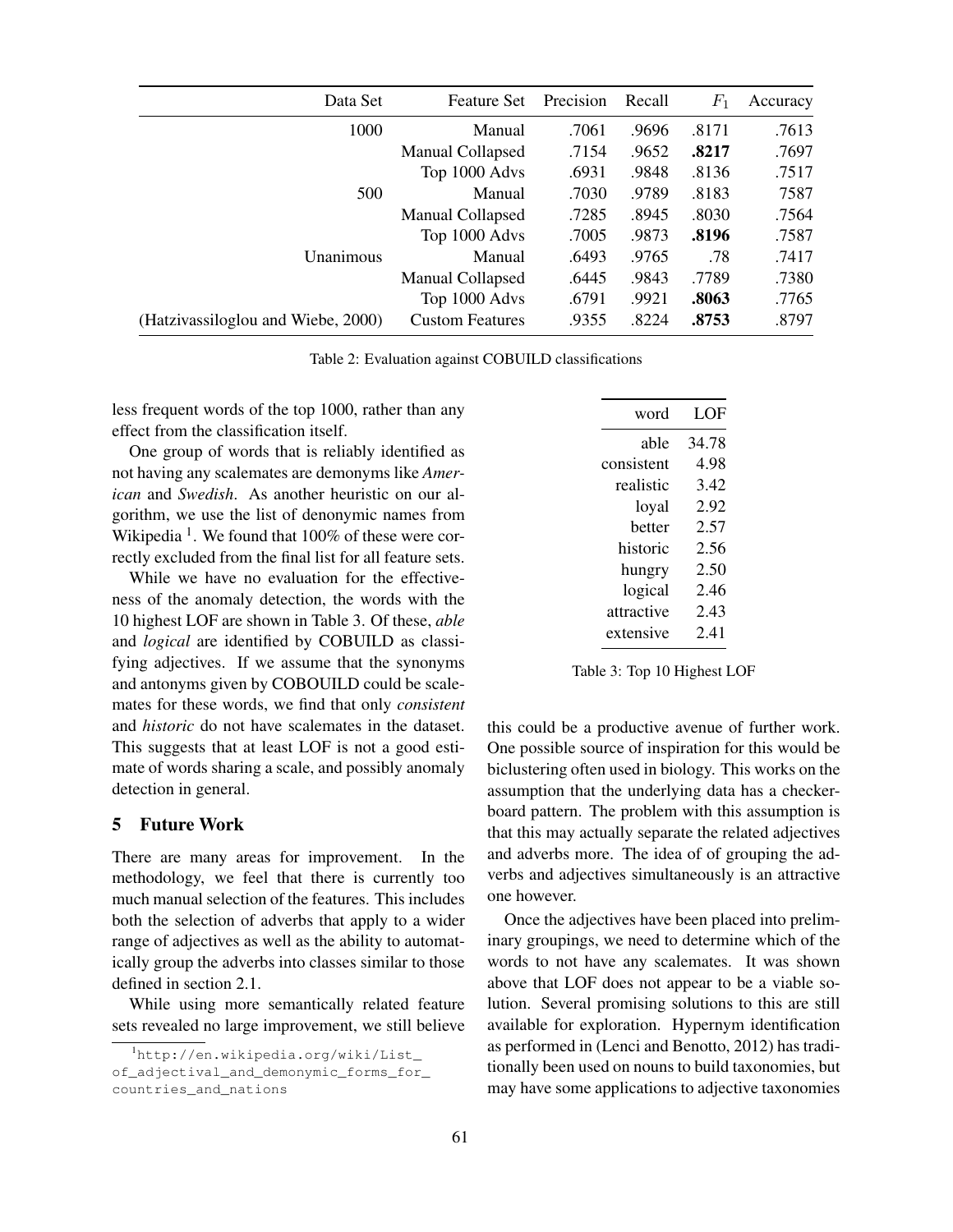as well. Additionally, (Kanzaki et al., 2004) have exploited the relationship between abstract nouns and adjectives to build a hierarchy of adjectives in Japanese.

Another area of improvement is the need for a better evaluation. In addition to the issue of COBUILD using a narrower version of gradability than us, there is no resource to reliably check if the words produced do in fact have scalemates. Work by (van Miltenburg, 2015) on finding pairs of scalemates used in scalar implicature is a possible solution but notes that their techniques also face evaluation issues.

The relationship between gradability, subjectivity and the lexical relationship we investigate in this paper needs to be further explored. While we do not believe they are the same, they may serve as resources for both the creation of our lexicon as well as evaluation.

Beyond the creation of the lexicon, it will have many potential uses once created. For linguists, it will provide new data on which to test theoretical models of scales, scale structures, and gradability. For the NLP community, it will serve as a resource in investigations into scalar implicature as well as the automatic ordering of adjectives.

#### 6 Conclusion

In this paper we discuss a method to automatically build a lexicon of words that appear on a scale. Our clustering step achieved  $F_1$  scores between .78 and .82. While these are not as high as the those achieved by (Hatzivassiloglou and Wiebe, 2000), we have demonstrated that using an unsupervised method comes close to a supervised one. In addition, we have pointed out many potential flaws with the current evaluation, and provided several future directions on which to further improve the lexicon.

#### References

- Markus Breunig, Hans-Peter Kriegel, Raymond Ng, and Jörg Sander. 2000. LOF: Identifying density-based local outliers. *SIGMOD Rec.*, 29(2):93–104, May.
- Marie-Catherine de Marneffe, Christopher D Manning, and Christopher Potts. 2010. Was it good? it was provocative. learning the meaning of scalar adjectives. In *Proceedings of the 48th Annual Meeting of the Association for Computational Linguistics*, pages 167–176. Association for Computational Linguistics.
- Gerard de Melo and Mohit Bansal. 2013. Good, great, excellent: Global inference of semantic intensities. *Transactions of the Association for Computational Linguistics*, 1:279–290.
- Guillaume Desagulier. 2014. Visualizing distances in a set of near-synonyms. *Corpus Methods for Semantics: Quantitative studies in polysemy and synonymy*, 43:145.
- Georgiana Dinu, Nghia The Pham, and Marco Baroni. 2013. Dissect: Distributional semantics composition toolkit. In *Proceedings of the System Demonstrations of ACL 2013 (51st Annual Meeting of the Association for Computational Linguistics)*, East Stroudsburg PA. Association for Computational Linguistics.
- Martha W Evens. 1980. *Lexical-semantic relations : a comparative survey*. Linguistic Research, Carbondale [Ill.].
- Yoav Goldberg and Jon Orwant. 2013. A dataset of syntactic-ngrams over time from a very large corpus of english books. In *Second Joint Conference on Lexical and Computational Semantics (\* SEM)*, volume 1, pages 241–247.
- Vasileios Hatzivassiloglou and Janyce Wiebe. 2000. Effects of adjective orientation and gradability on sentence subjectivity. In *Proceedings of the 18th Conference on Computational Linguistics*, volume 1 of *COL-ING '00*, pages 299–305, Stroudsburg, PA, USA. Association for Computational Linguistics.
- Julia Hirschberg. 1985. *A theory of scalar implicature*. Ph.D. thesis, University of Pennsylvania.
- Kyoko Kanzaki, Eiko Yamamoto, Hitoshi Isahara, and Qing Ma. 2004. Construction of an objective hierarchy of abstract concepts via directional similarity. In *Proceedings of the 20th international conference on Computational Linguistics*, page 1147. Association for Computational Linguistics.
- Chris Kennedy and Louise McNally. 2005. Scale structure, degree modification, and the semantics of gradable predicates. *Language*, 81(2):345–381.
- Alessandro Lenci and Giulia Benotto. 2012. Identifying hypernyms in distributional semantic spaces. In *Proceedings of First Joint Conference on Lexical and Computational Semantics (\*SEM)*, pages 75–79, Stroudsburg, PA, USA. Association for Computational Linguistics.
- Marcin Morzycki. 2008. Adverbial modification in AP: Evaluatives and a little beyond. In Johannes Dölling and Tatjana Heyde-Zybatow, editors, *Event Structures in Linguistic Form and Interpretation*, pages 103–126. Walter de Gruyter, Berlin.
- Carita Paradis. 1997. *Degree modifiers of adjectives in spoken British English*, volume 92 of *Lund studies in English*. Lund University Press.